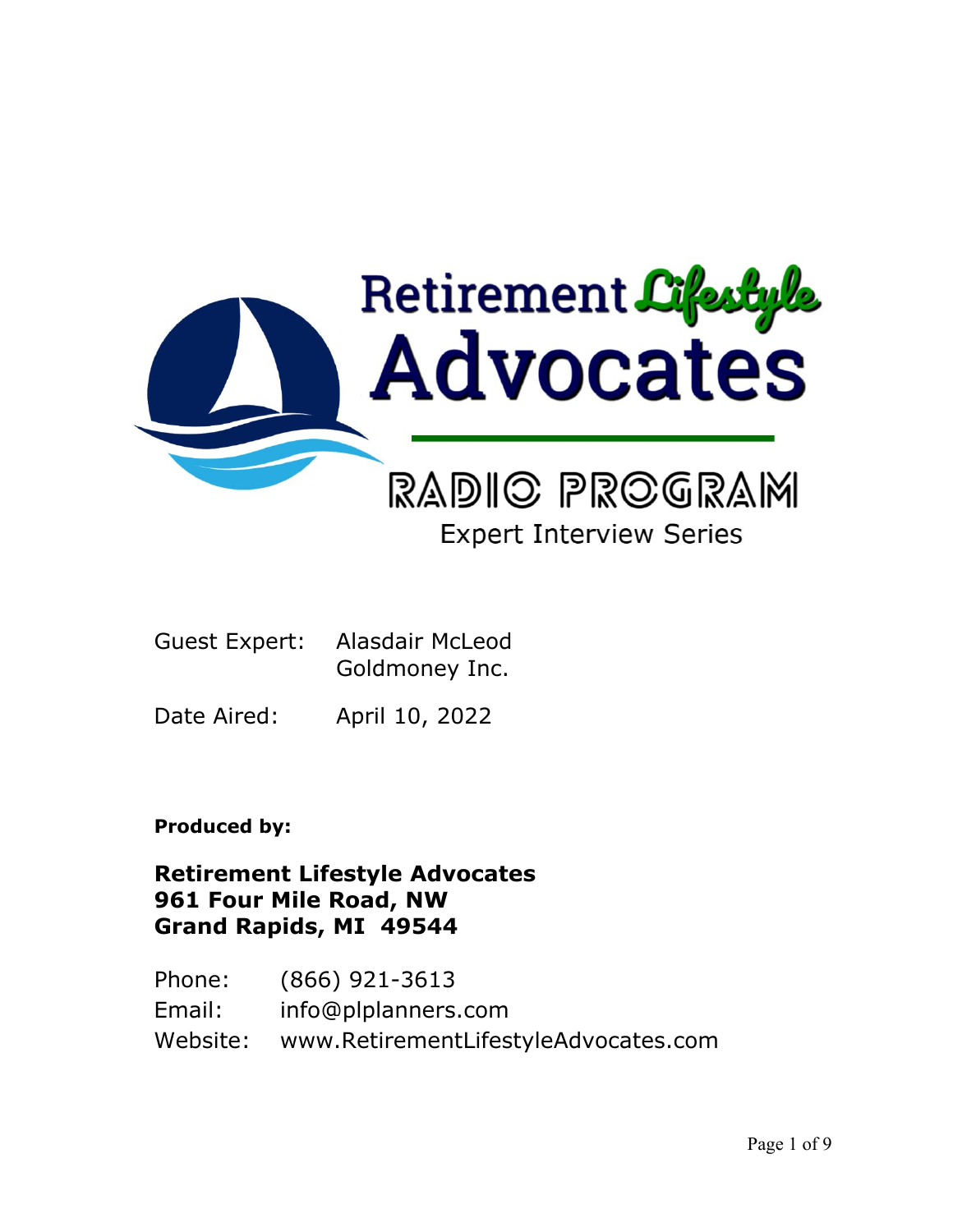#### Dennis Tubbergen:

You are listening to RLA Radio. I'm Dennis Tubbergen, your host. And joining me on today's program is Mr. Alasdair McLeod. Alasdair is Head of Research at GoldMoney. You can learn more about GoldMoney at [goldmoney.com.](https://www.goldmoney.com/) Alasdair is a prolific author and commentator. You'll find his work on the Insights section of the website. I go there frequently and encourage you to do so as well. Alasdair, welcome back to the program.

#### Alasdair McLeod:

That's my pleasure, Dennis.

#### Dennis Tubbergen:

Let's just jump right in, Alasdair. As we talked, we're living in a world that certainly is not boring. There is a lot going on from a currency perspective as it relates to the Russia-Ukraine situation. I'd like to focus there in our interview today if we could. I think just to use this as a jumping off point, and you can go any direction you'd like, it seems that, and I'd like your opinion, did the US and did they make a policy blunder when they seized Russian assets here in the US?

#### Alasdair McLeod:

Yes, I think they have in the sense that it's not just a simple matter of sanctioning the Russians. The problem is that America is leading the sanctions' regime against probably the most important exporter of commodities generally and certainly the largest exporter of energy in the world.

## Alasdair McLeod:

You don't do that without having repercussions. I think that's basically what we're seeing. We've seen commodity prices rise fairly sharply and particularly the price of oil, which at one stage got up close to \$130 a barrel, but it's backed off about 30% from that now. And natural gas has also rocketed. The prices are pausing, but it does look to me as if they are set to go higher, which of course is very, very painful for particularly the European partners in this Western Alliance against Russia. The answer basically, Dennis is yes, there are some very unpleasant repercussions from the action.

## Dennis Tubbergen:

You know, let's talk about now, if you could, just for our listeners, maybe that aren't familiar with this, could you just briefly talk about Russia's reaction to the sanctions and these actions?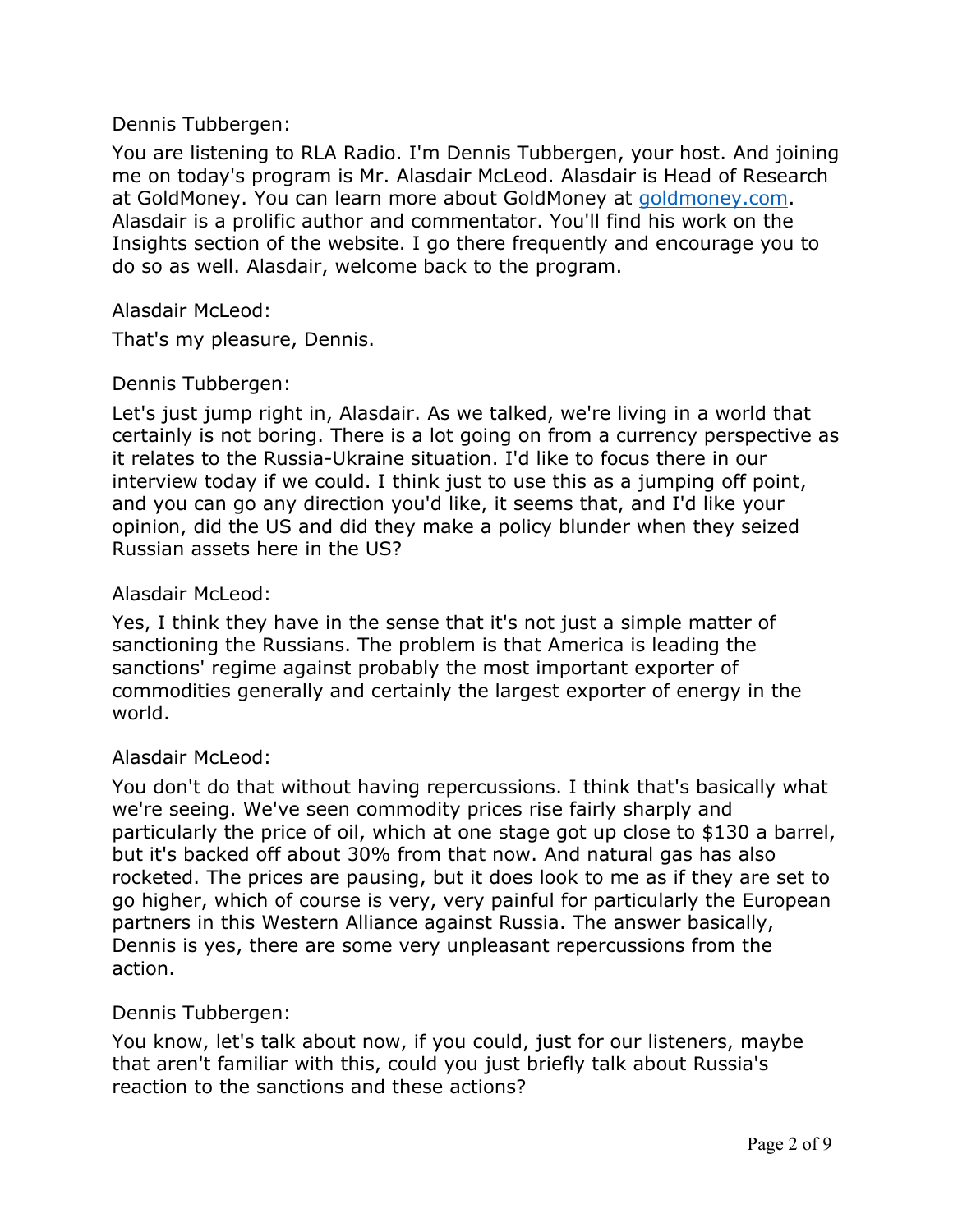Yes. Russia has basically done two things. The first thing that the Russian central bank has done is that it's said that between now and the middle of the year, the end of June, it stands prepared to buy gold at 5,000 rubles, a gram. At the current ruble rate, which is a little below 80 to the dollar, effectively means that they're buying gold. They're prepared to buy gold from their own banks. What they call credit institutions in Russia at a price of a roundabout, \$1,950. That's a little bit above where we are now. I'll just continue with that for a moment before coming onto the other announcement. The importance of this is that there is no restriction at all on a Russian bank say trying to do an arbitrage, a Russian bank could either go and deal in Shanghai or alternatively could deal with Dubai, buy gold and do the arbitrage into the Russian central bank.

# Alasdair McLeod:

Now, obviously the exchange rate is the important thing, the exchange rate between the dollar and the ruble. The other thing that's important of course, is that the Russian bank doing that has to have access to non-ruble currencies. Predominantly dollars in order to do it, the Gazprombank, which is the banking arm of the big energy company in Russia has not been sanctioned. I can see it taking advantage of this perhaps, which would have the effect of draining a physical gold out of really a very illiquid market in the west. That's the first point. The second point is that Russia has insisted that anyone on the unfriendly list, in other words, those who are sanctioning Russia would have to pay for their energy in rubles. Now there's not a huge amount of rubles circulating outside Russia.

# Alasdair McLeod:

So, this is obviously going to create something of a shortage of rubles, but having said that the choice for the EU, which in some cases, some of the nation's rely for up to 40 percent, to their natural gas from Russian sources. They can either get the rubles and get gas at a reasonable price, or alternatively, if they decide that they're not going to buy rubles, not play Russia's game, then they'll just have to take their chances on the international market. And that is likely to drive the price quite a lot higher. I think as far as Russia is concerned, a bit of a win-win as it were. But there is another important point about it because if you put these two things together effectively, the link with gold ties the ruble loosely admissibly to commodities, particularly energy rather than let's say, just operating as a purely volatile fiat currency, liable to sanctions from the west.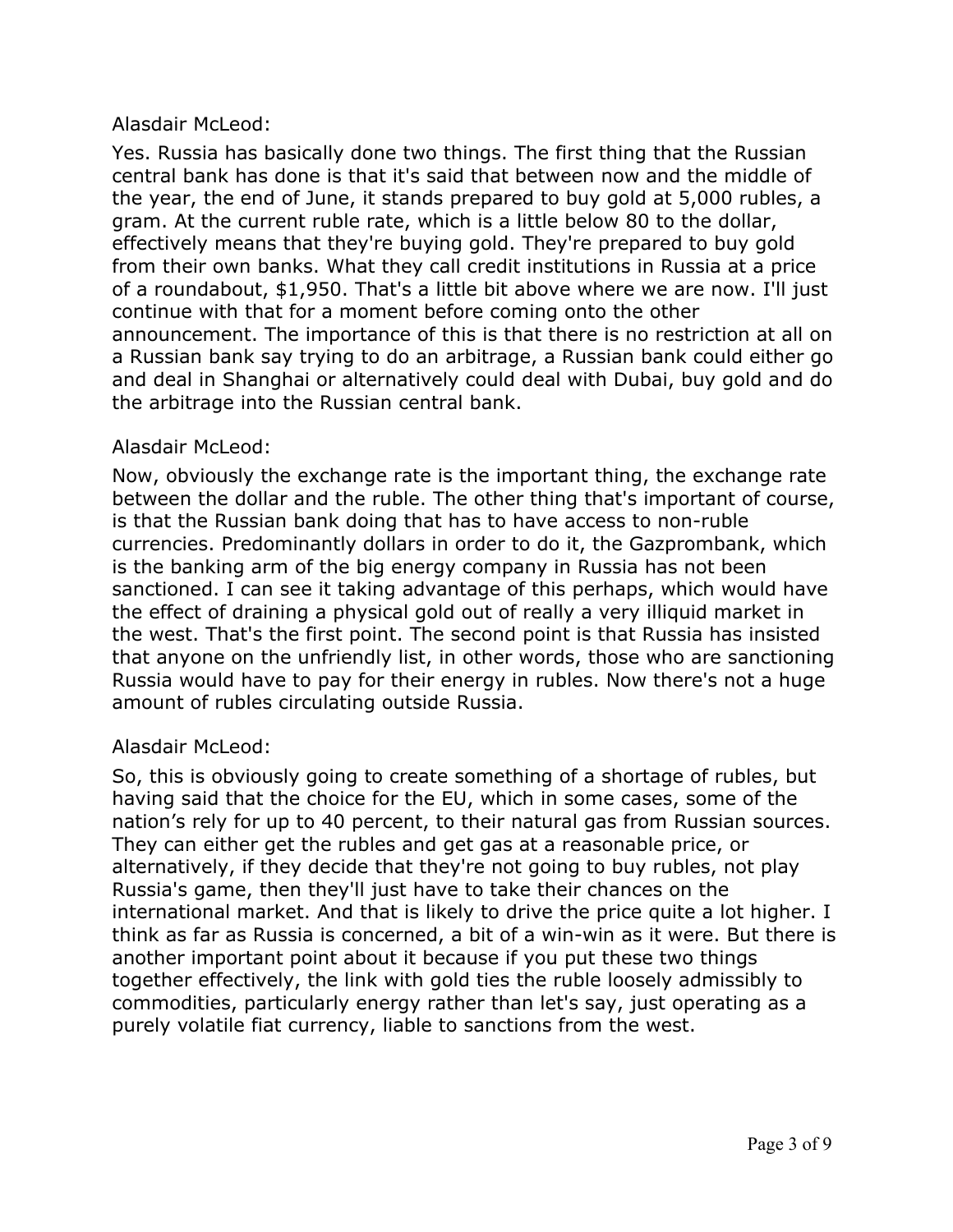Russia in currency terms, from these two announcements, it's actually going in a completely different direction from that of the dollar, the Euro, the yen, which basically are committed to expanding the quantity of currency and circulation so that everybody can buy anything they want at whatever the price might be. And this is why the currencies are being debased in the west. What we see is that, from these two announcements, Russia is, if you like, protecting itself from the currency debasement, which looks like accelerating in the west as a result of these sanctions.

# Dennis Tubbergen:

Alasdair in the past, when we have chatted and it's been since December now, so about five months or so, you've talked about the fact that a hyperinflationary environment certainly would be something that we might expect here in the west. Is this the first step, or is this a catalyst toward that outcome?

# Alasdair McLeod:

It's very much a catalyst towards it. It's accelerating the process, of that there can be no doubt. The interesting thing to look at is the situation in Japan. The Japanese currency is really falling quite rapidly against the dollar. This is very much in contrast with, what are now becoming commodity backed currencies, such as the Chinese renminbi, which is actually increasing against the dollar. The problem that the Japanese have is that the central bankers anchored its interest rates below the zero bond. It has got a huge, great portfolio on board. This is the central bank of JGB, which are Japanese government bonds, corporate bonds, and even equities. They've got substantial quantities of equities. They have been doing this since the year 2000. Now what this means is that this central bank, which amounts to an enormous hedge fund is rapidly going underwater.

## Alasdair McLeod:

When we see rising bond yields, driving down the prices of the bonds in their portfolios. We have a situation where they can't afford to raise interest rates. They cannot afford to see higher Japanese government bond yields. They're stepping in to ensure that the ten-year bond, JGB bond yield, doesn't go over a quarter of a percent. They're buying anything they can just to stop these prices falling. This is against the background of price inflation at the consumer level, which all around the world is just through the roof. Obviously, it's a completely untenable situation. What it amounts to is that Japan is already sacrificing its currency in order to protect its financial system. The other thing is this comes at a time when the Japanese large banks in Japan are very, very highly leveraged. The ratio of the assets to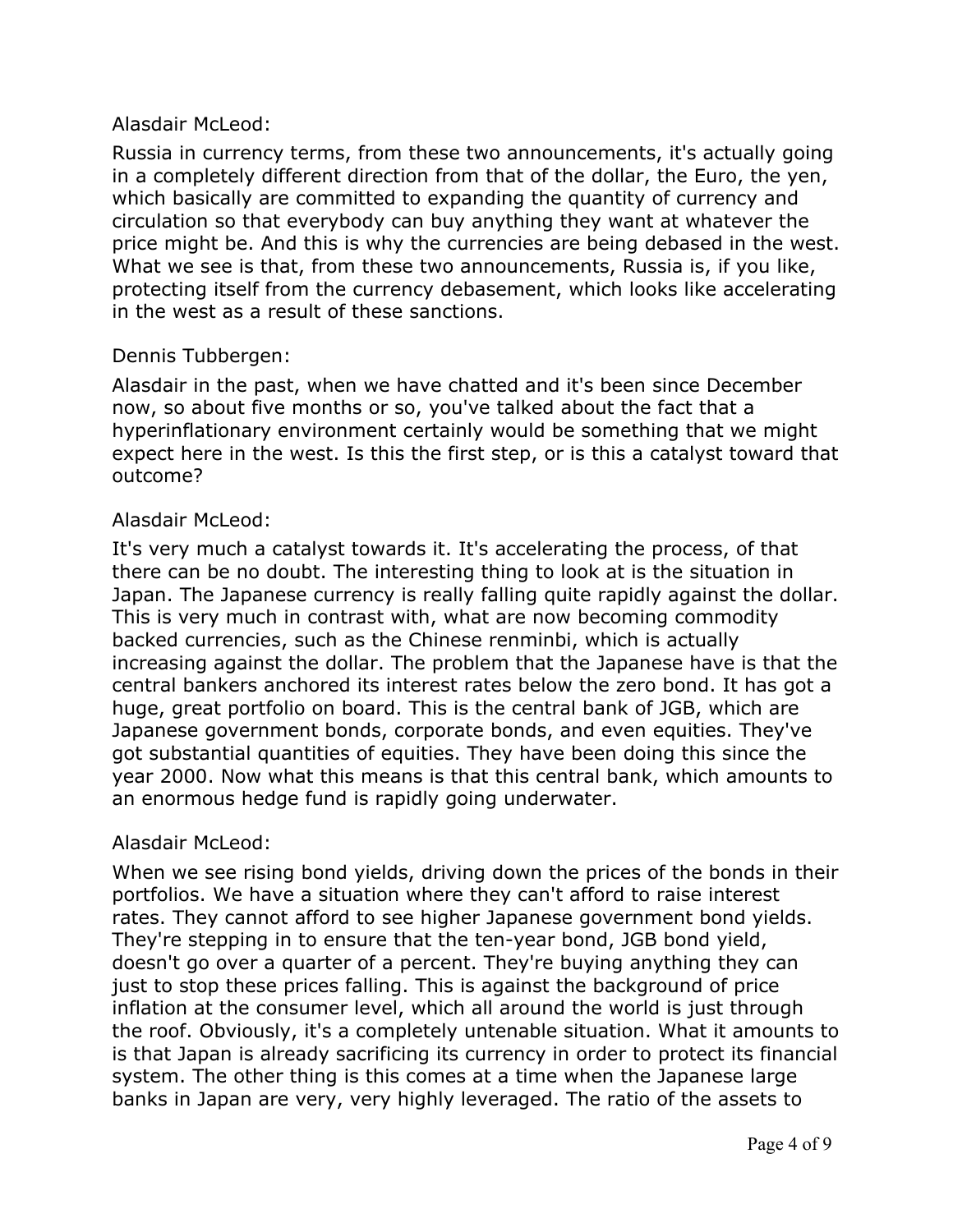equity in all cases is over 20 times. We have a similar situation in the Eurozone.

## Alasdair McLeod:

Now the Euro has been in the bear market against the dollar for a little while. It hasn't been quite so dramatic, but I think it's only a matter of time before exactly the same dynamics start undermining the Euro. In that sense, Dennis, going back to your comment about where are we in this hyperinflation story, we can begin to see this unraveling, particularly in the case of the Yen. And I think we'll also see it in the case of the Euro, and then it's likely to affect the rest of us.

#### Dennis Tubbergen:

Well, Alasdair we have about a minute left in this segment, a little over a minute. Would you share with the listeners a bit about GoldMoney?

#### Alasdair McLeod:

Yeah, sure. GoldMoney was established by James Turk. Way back in 2002 roughly to provide a safe haven for people wanting to own true money, which is gold and silver, have it vaulted a number of places around the world on a custodial basis. That's what we do. We have, I think about 11 or 12 vaults all around the world. So, you can select something maybe, which is slightly away from your government just to make it a little harder for them, if they want to come for your gold. We just act pure custodians, we're outside the banking system. If we have a banking crisis, we're not affected and it's a pretty popular service, I'm glad to say. I think anyone who's concerned about having all their interests in this fiat currency world, it is extremely important to consider whether or not they should hedge all that risk by having some gold, some silver stored in a safe location.

#### Dennis Tubbergen:

Well, that's perfect timing. The clock says we need to leave it there, but the good news is, I will be back for one more segment with Mr. Alasdair McLeod, stay with us.

#### Dennis Tubbergen:

I'm Dennis Tubbergen. You're listening to RLA radio. I'm chatting today with the head of research at GoldMoney, returning guests, Mr. Alasdair McLeod. Alasdair is a prolific author and commentator, very bright guy. I would encourage you to check out all his work at goldmoney.com and you can go to the Insights section. Alasdair, let's just briefly summarize what we talked about in the last segment with Russia's action here. Is this the beginning of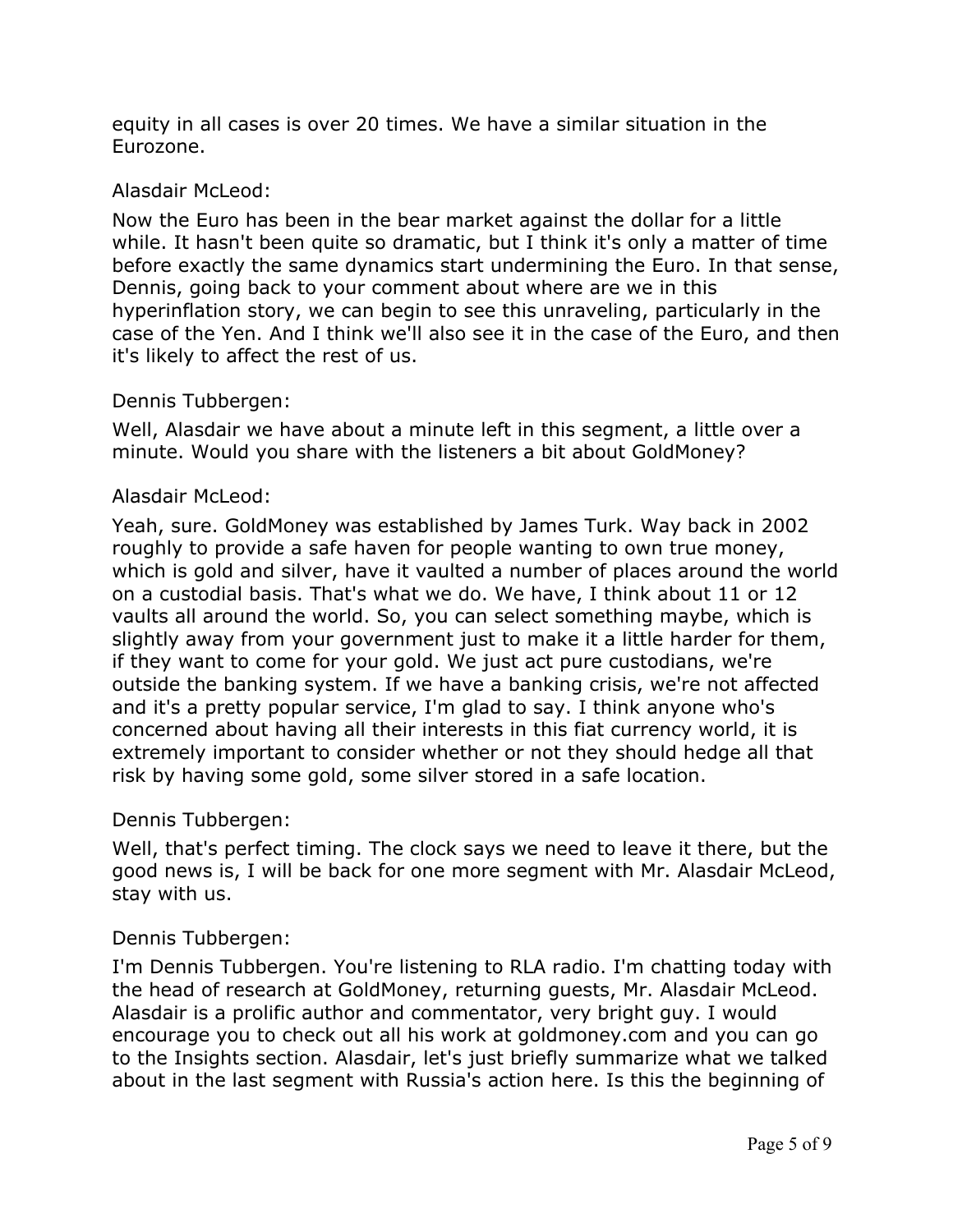a quasi-gold standard, now that Russia's got this fixed rate at which they will buy gold?

# Alasdair McLeod:

It's very interesting because this isn't a traditional gold standard where you could walk into, say the Fed or the bank of England and say, I've got these notes, I don't want them, I want gold, because the exchange rate is \$35 an ounce or whatever I want. I want an ounce for every \$35. Yeah. That's how it used to be. The central bank was obliged to give you gold coin for dollars. Actually, I think in the case of America is 20.67 because at \$35, you weren't allowed to exchange it. This is very, very different. I think what Russia is doing is that it is tying its currency effectively to the world of commodities. I'm just saying this very, very loosely, because it is a very loose tie. They are doing this, I think through gold in a sense, because by saying that they will buy gold at 5,000 rubles per gram.

## Alasdair McLeod:

That is only true up until the middle of this year. They will then revise the price at that point. For all we may know they may stop doing it, but I think we can assume that they will revise the price because that's roughly what the statement from the central bank said. This is rather like a floating peg. Now this does make sense because there is so much violence in the world of currencies at the moment being unleashed. In the last segment, I talked about the situation for the Japanese yen and also the Euro. If they fall over God help the rest of us. This is not just a banking crisis in the making. It is also a major fiat currency crisis. And they're likely to be fiat currencies that are not going to survive. The Russians clearly know what they're doing. They want the flexibility to deal with the blow back from what's going on, in what I can only describe as almost, a currency war of almost nuclear proportions.

## Dennis Tubbergen:

Alasdair. When you look at the use of the dollar as still the primary currency used in international trade, how does this development affect the dollar's dominance in your view?

## Alasdair McLeod:

It is fascinating. We have in the world today, the world of currencies is essentially a world which revolves around collateral, which is financial in character. If you go to a bank and you want to borrow money, basically, it could be a mortgage on your house, but very often, what the bank is really relying on is some sort of collateral in the form of let's say bonds or equities or something like that against which they will offer a loan. The currency situation is effectively backed by financial assets. We are at the end, I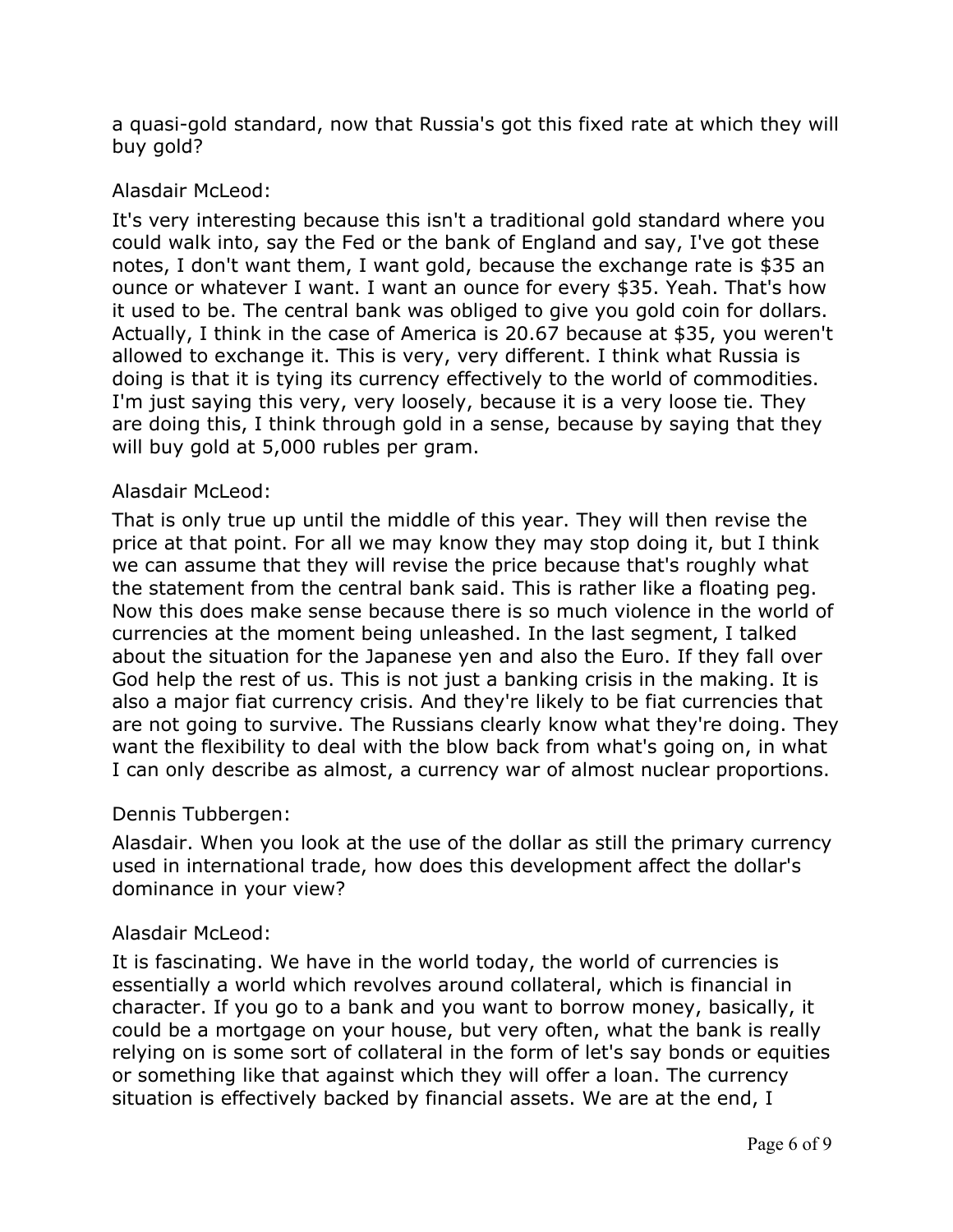believe this is very much the end of major financial bubble, the scope of which we haven't seen on a global scale before. We've had things like the Mississippi bubble in France. We've had the south sea bubble in England. We've had the tulip bubble in Amsterdam, but these are almost sort of local bubbles as it were, but this is a global one. This is truly global.

## Alasdair McLeod:

What we are seeing now is the purchasing power of currencies is diminishing at quite a significant rate, which means that interest rates will not go up just 2%, 3%, but they're going to go up a lot, lot more. That of course is going to burst the bubble, not just of bonds, which is already started, but also of equities. We're transitioning from that currency world into a new currency world where the collateral is effectively commodities. I think that Russia and China are basically leading the way in that direction. It's a very, very interesting point in economic history that we're actually sitting at the moment, this transition from collateral being essentially financial in nature on the back of a bubble and moving into collateral being only commodities. Obviously, the whole world doesn't work just on commodities, but there will be a lot of wealth destruction. As the bubble in the west pops, that's going to be the transition, which we are really looking at, over the next year or two.

## Dennis Tubbergen:

So, Alasdair, when you say the bubble will pop, the thought is that as bubbles pop, that is a deflationary event and currency creation is an inflationary event. Could you envision a scenario where we see asset prices like stocks and bonds fall while consumer prices continue to rise?

## Alasdair McLeod:

Yes, I certainly can. Let's look at just one narrow aspect of consumer prices and that's food. This year we're likely to see developing shortages of food stuffs because of the situation in the Ukraine in particular. Ukraine is the breadbasket of Europe. It supplies an awful lot of grain and fertilizer to the rest of the world, which when withdrawn not only forces up prices, but also means that the productivity of farms outside the region will also be severely affected by the rising cost of fertilizers. We're going to see prices rise and financing that rise will be, further production of currency. That to me is absolutely clear. This idea of tying together, what is happening to the debasement of a currency with financial asset prices gets it all wrong. The problem that financial asset prices are going to have to surmount is how do you retain value in a stock, when interest rates are rising through the roof.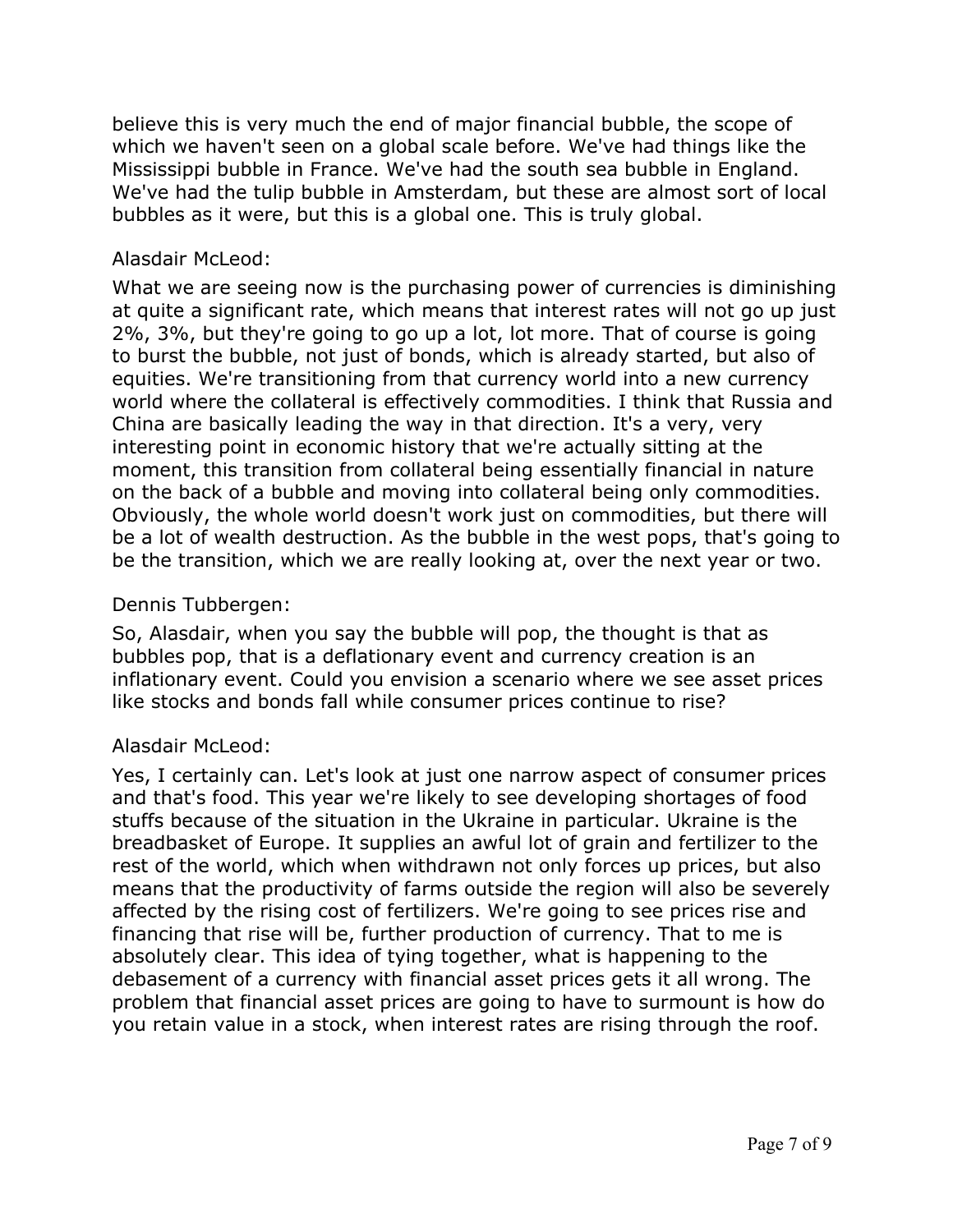As I said earlier, not just 2%, 3%, but it is becoming possible to envisage interest rates going over 10%, just by looking at what's going on to prices in commodities and how that is feeding through in terms of production costs and all the rest of it. So, I think it's always a mistake to think in terms of black and white, which is really a Keynesian approach, has been disproved so often. If you look back at what happened in Germany in 1923, you had the collapse of the currency, the paper mark, interest rates, goodness knows where they were. If you could borrow money, it would've been a ridiculously high interest rate. What happens to stocks and things like that? Any value that was there was basically because you had an alternative to dealing in the paper market, people were buying, they were buying things using foreign currencies. This time we just don't really see where that alternative is going to come from.

# Dennis Tubbergen:

So, Alasdair, when you were describing that scenario, one of the thoughts I had was that this really is going to force governments around the world to come a lot closer, to getting their financial houses in order, and that's going to be extremely painful for the populous. Would you agree with that thought?

## Alasdair McLeod:

I would certainly agree with this. I don't think it's quite as simple as we would like to think because Western governments have mandated costs, which they can't avoid without changing laws. Those mandated costs, in America we've heard about all Medicare and all this sort of stuff, which is just going through the roof cost wise. We've got the same thing here with the national health service. How does the government back out of those responsibilities? It needs to change the law in order to do so. I just can't see how they can deal with this. The only thing that a democratic country in this situation can do is just, print, print, print. Get the central bank to buy however much debt at whatever interest rate it is in order to finance these government obligations.

# Dennis Tubbergen:

But that's got an end game. Right. Alasdair, that can't happen. That can't go on for a long time. That's going to be just like, putting the proverbial finger in the dyke before everything blows. Correct?